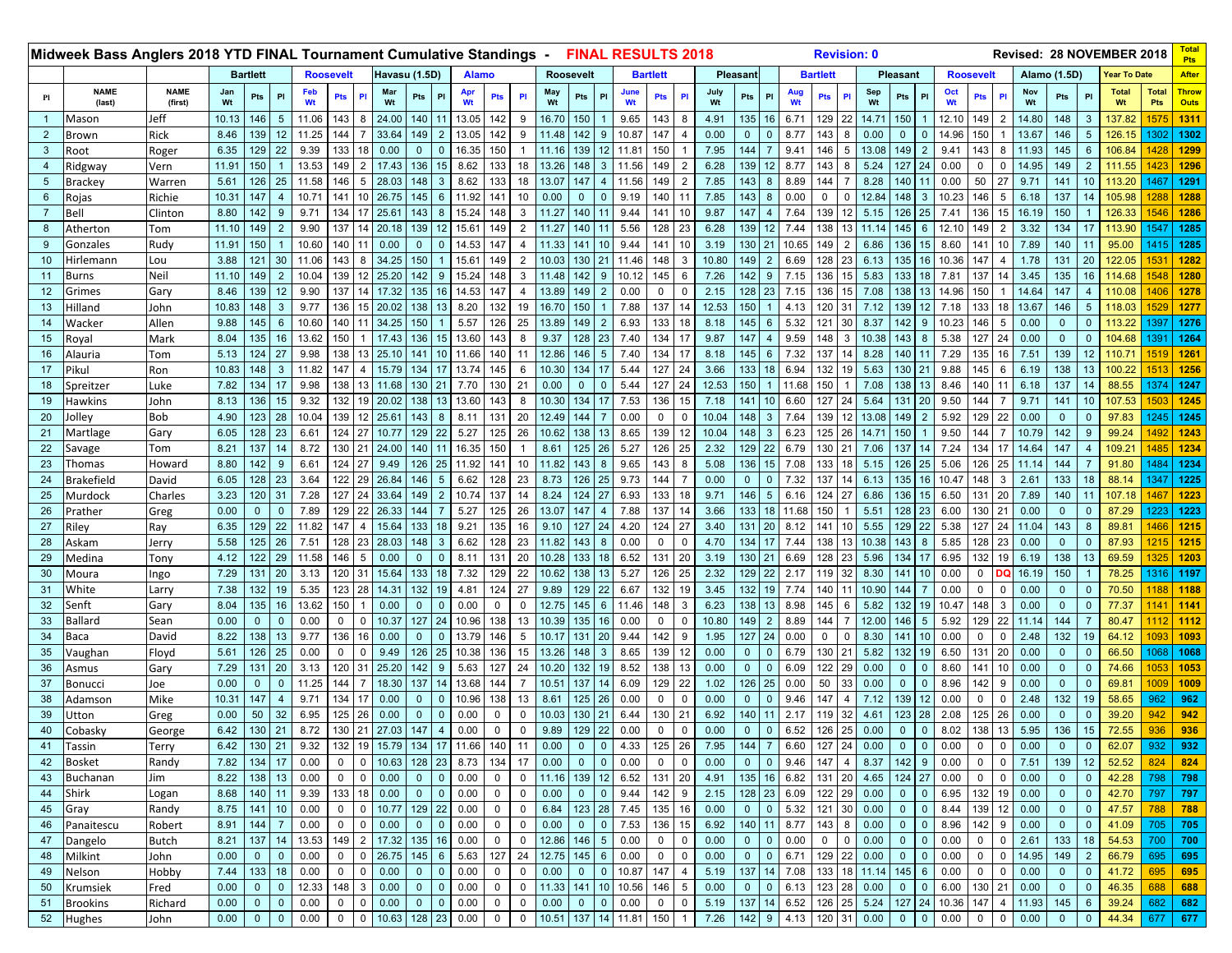| Midweek Bass Anglers 2018 YTD FINAL Tournament Cumulative Standings - FINAL RESULTS 2018 |                                     |                        |           |              |                 |           |                |                 |               |                |                |           |                  |             |           |                 |                        | <b>Revision: 0</b> |              |            |                |                 |                   |                               |           |                |                  | Revised: 28 NOVEMBER 2018 |              | Tota<br>Pts         |           |                     |              |                    |                     |                             |
|------------------------------------------------------------------------------------------|-------------------------------------|------------------------|-----------|--------------|-----------------|-----------|----------------|-----------------|---------------|----------------|----------------|-----------|------------------|-------------|-----------|-----------------|------------------------|--------------------|--------------|------------|----------------|-----------------|-------------------|-------------------------------|-----------|----------------|------------------|---------------------------|--------------|---------------------|-----------|---------------------|--------------|--------------------|---------------------|-----------------------------|
|                                                                                          | <b>Bartlett</b><br><b>Roosevelt</b> |                        |           |              |                 |           | Havasu (1.5D)  |                 |               | <b>Alamo</b>   |                |           | <b>Roosevelt</b> |             |           | <b>Bartlett</b> |                        |                    | Pleasant     |            |                | <b>Bartlett</b> |                   | Pleasant                      |           |                | <b>Roosevelt</b> |                           |              | <b>Alamo (1.5D)</b> |           | <b>Year To Date</b> |              | <b>After</b>       |                     |                             |
| Pl                                                                                       | <b>NAME</b><br>(last)               | <b>NAME</b><br>(first) | Jan<br>Wt | Pts          | PI              | Feb<br>Wt | Pts            | <b>PI</b>       | Mar<br>Wt     | Pts            | PI             | Apr<br>Wt | <b>Pts</b>       | <b>PI</b>   | May<br>Wt | Pts             | June<br>P<br>Wt        | <b>Pts</b>         | PI           | July<br>Wt | Pts            | PI              | Aug<br>Wt         | <b>PI</b><br>Pts              | Sep<br>Wt | Pts            | PI               | Oct<br>Wt                 | <b>Pts</b>   | PI                  | Nov<br>Wt | Pts                 | PI           | <b>Total</b><br>Wt | <b>Total</b><br>Pts | <b>Throw</b><br><b>Outs</b> |
| 53                                                                                       | Davis                               | Amos                   | 8.68      | 140          | 11              | 7.00      | 126 25         |                 | 11.68         | 130 21         |                | 10.38     | 136              | 15          | 12.49     | 144             | 0.00<br>$\overline{7}$ | $\mathbf 0$        | $\mathbf 0$  | 0.00       | $\mathbf{0}$   | $\mathbf{0}$    | 0.00              | $\mathbf 0$<br>0              | 0.00      | $\mathbf 0$    | $\mathbf{0}$     | 0.00                      | $\mathbf 0$  | DQ                  | 0.00      | $\mathbf{0}$        | $\mathbf{0}$ | 50.23              | 676                 | 676                         |
| 54                                                                                       | Stone                               | Jeffrev                | 5.65      | 127          | 24              | 0.00      | $\mathbf 0$    | $\mathbf{0}$    | 0.00          | $\Omega$       |                | 0.00      |                  | $\Omega$    | 0.00      | $\mathbf{0}$    | 6.67<br>$\Omega$       | 132                | 19           | 1.02       | 126            | 25              | 6.82              | 20<br>131                     | 12.00     | 146            | 5                | 0.00                      |              | $\Omega$            | 0.00      | $\mathbf{0}$        | $\Omega$     | 32.16              | 662                 | 662                         |
| 55                                                                                       | Dwonch                              | Lawrence               | 0.00      | $\Omega$     | $\Omega$        | 0.00      | $\Omega$       | $\mathbf 0$     | 0.00          | $\Omega$       |                | 0.00      | $\Omega$         | $\mathbf 0$ | 9.10      | 127             | 24<br>10.56            | 146                | 5            | 6.23       | 138            | 13              | 6.13              | 123<br>28                     | 4.65      | 124            | 27               | 0.00                      | $\Omega$     | $\Omega$            | 0.00      | $\mathbf{0}$        | $\Omega$     | 36.67              | 658                 | 658                         |
| 56                                                                                       | Haas                                | Norm                   | 7.44      | 133          | 18              | 0.00      | 0              | $\mathbf{0}$    | 0.00          | $\mathbf{0}$   | $\mathbf{0}$   | 0.00      | 0                | 0           | 0.00      | $\mathbf{0}$    | $\mathbf 0$<br>6.44    | 130                | 21           | 4.70       | 134            | 17              | 7.15              | 15<br>136                     | 4.96      | 125            | 26               | 0.00                      | $\mathbf 0$  | 0                   | 0.00      | $\mathbf{0}$        | $\mathbf 0$  | 30.69              | 658                 | 658                         |
| 57                                                                                       | Hand                                | Spencer                | 5.58      | 125          | 26              | 8.89      | 131            | 20              | 0.00          | $\mathbf{0}$   |                | 0.00      | $\mathbf 0$      | 0           | 10.17     | 131             | 20<br>8.52             | 138                | 13           | 3.45       | 132            | 19              | 0.00              | $\Omega$<br>$\Omega$          | 0.00      | $\mathbf{0}$   | $\Omega$         | 0.00                      | $\Omega$     | $\mathbf 0$         | 0.00      | $\mathbf{0}$        |              | 36.61              | 657                 | 657                         |
| 58                                                                                       | Hensey                              | Hal                    | 5.65      | 127          | 24              | 9.77      | 136            | 15              | 0.00          | $\Omega$       |                | 0.00      | $\Omega$         | $\mathbf 0$ | 0.00      | $\mathbf{0}$    | 4.20<br>$\mathbf{0}$   | 124                | 27           | 1.95       | 127            | 24              | 0.00              | 0                             | 5.64      | 131            | 20               | 0.00                      | $\Omega$     | $\Omega$            | 0.00      | $\mathbf{0}$        | $\Omega$     | 27.21              | 645                 | 645                         |
| 59                                                                                       | Gal                                 | Otto                   | 4.90      | 123          | 28              | 3.36      | 121            | 30              | 0.00          | $\mathbf 0$    | $\Omega$       | 13.79     | 146              | 5           | 8.73      | 126             | 25<br>0.00             | $\mathbf 0$        | $\mathbf 0$  | 0.00       | $\mathbf{0}$   | $\Omega$        | 0.00              | $\mathbf 0$<br>$\Omega$       | 5.51      | 128            | 23               | 0.00                      | $\mathbf 0$  | $\mathbf 0$         | 0.00      | $\mathbf 0$         | $\mathbf{0}$ | 36.29              | 644                 | 644                         |
| 60                                                                                       | Bloxam                              | Mike                   | 5.13      | 124          | 27              | 5.35      | 123            | 28              | 25.10         | 141            | 10             | 8.20      | 132              | 19          | 0.00      | 50              | 29<br>0.00             | $\mathbf 0$        | $\Omega$     | 0.00       | $\Omega$       | $\mathbf{0}$    | 0.00              | $\mathbf 0$<br>$\Omega$       | 0.00      | $\Omega$       | $\Omega$         | 0.00                      |              | $\Omega$            | 0.00      | $\mathbf{0}$        |              | 43.78              | 570                 | 570                         |
| 61                                                                                       | Wofford                             | Doyle                  | 0.00      | $\Omega$     | $\Omega$        | 10.82     | 142            | 9               | 0.00          | $\mathbf{0}$   |                | 9.21      | 135              | 16          | 0.00      | $\mathbf{0}$    | $\Omega$<br>0.00       | $\mathbf 0$        | $\Omega$     | 0.00       | $\mathbf{0}$   | $\Omega$        | 9.59              | 148<br>3                      | 7.06      | 137            | 14               | 0.00                      | $\mathbf 0$  | $\Omega$            | 0.00      | $\mathbf{0}$        | $\Omega$     | 36.68              | 562                 | 562                         |
| 62                                                                                       | Shoemaker                           | <b>Brad</b>            | 8.90      | 143          | 8               | 11.40     | 145            | 6               | 0.00          | $\mathbf{0}$   | $\Omega$       | 0.00      | 0                | 0           | 10.44     | 136             | 0.00<br>15             | 0                  | $\Omega$     | 0.00       | $\mathbf{0}$   | $\Omega$        | 0.00              | 0<br>$\Omega$                 | 0.00      | $\mathbf 0$    | $\mathbf{0}$     | 5.06                      | 126          | 25                  | 0.00      | $\mathbf{0}$        | $\Omega$     | 35.80              | 550                 | 550                         |
| 63                                                                                       | Montoya                             | John                   | 0.00      |              | $\Omega$        | 0.00      | 0              | 0               | 0.00          | $\mathbf{0}$   |                | 0.00      |                  | 0           | 10.28     | 133             | 18<br>0.00             | 0                  |              | 9.71       | 146            | 5               | 6.94              | 132<br>19                     | 0.00      | $\Omega$       | $\Omega$         | 7.24                      | 134          | 17                  | 0.00      | $\mathbf{0}$        |              | 34.17              | 545                 | 545                         |
| 64                                                                                       | Marlow                              | Herbert                | 0.00      | $\Omega$     | $\Omega$        | 0.00      | $\mathbf 0$    | $\mathbf{0}$    | 0.00          | $\mathbf{0}$   | $\mathbf{0}$   | 0.00      | $\Omega$         | 0           | 0.00      | $\mathbf{0}$    | 0.00<br>$\mathbf 0$    | 0                  | $\Omega$     | 0.00       | $\mathbf{0}$   | $\Omega$        | 6.23              | 125<br>26                     | 5.63      | 130            | 21               | 8.46                      | 140          | 11                  | 14.80     | 148                 | 3            | 35.12              | 543                 | 543                         |
| 65                                                                                       | Meyer                               | Jeff                   | 0.00      | $\Omega$     | $\Omega$        | 6.95      | 125            | 26              | 18.30         | 137            | 14             | 0.00      | $\mathbf 0$      | 0           | 10.44     | 136             | 15<br>7.45             | 135                | 16           | 0.00       | $\mathbf{0}$   | $\Omega$        | 0.00              | 0<br>$\Omega$                 | 0.00      | $\mathbf 0$    | $\Omega$         | 0.00                      | $\Omega$     | $\Omega$            | 0.00      | $\mathbf{0}$        | $\Omega$     | 43.14              | 533                 | 533                         |
| 66                                                                                       | Durben                              | Mark                   | 0.00      | $\Omega$     | $\mathbf{0}$    | 0.00      | 0              | 0               | 0.00          | $\mathbf{0}$   |                | 0.00      | $\mathbf 0$      | 0           | 0.00      | $\overline{0}$  | 6.09<br>$\mathbf 0$    | 129                | 22           | 0.00       | $\mathbf{0}$   | $\mathbf 0$     | 0.00              | 0<br>$\Omega$                 | 4.61      | 123            | 28               | 7.81                      | 137          | 14                  | 3.45      | 135                 | 16           | 21.96              | 524                 | 524                         |
| 67                                                                                       | Beverage                            | Dennis                 | 0.00      | $\Omega$     | $\Omega$        | 0.00      | $\mathbf{0}$   | $\mathbf{0}$    | 0.00          | $\mathbf{0}$   |                | 0.00      | $\Omega$         | 0           | 0.00      | $\mathbf{0}$    | 0.00<br>$\mathbf{0}$   | $\mathbf{0}$       | $\Omega$     | 7.18       | 141            | 10              | 0.00              | 50<br>33                      | 10.90     | 144            | $\overline{7}$   | 7.41                      | 136          | 15                  | 0.00      | $\mathbf{0}$        | $\Omega$     | 25.49              | 471                 | 471                         |
| 68                                                                                       | Wells                               | Steven                 | 8.75      | 141          | 10 <sup>1</sup> | 8.89      | 131            | 20              | 0.00          | $\mathbf{0}$   |                | 10.74     | 137              | 14          | 0.00      | 50              | 29<br>0.00             | $\mathbf 0$        | $\Omega$     | 0.00       | $\mathbf{0}$   | $\Omega$        | 0.00              | $\mathbf 0$<br>$\Omega$       | 0.00      | $\Omega$       | $\Omega$         | 0.00                      | $\Omega$     | 0                   | 0.00      | $\mathbf{0}$        | $\Omega$     | 28.38              | 459                 | 459                         |
| 69                                                                                       | Byrum                               | Dale                   | 0.00      |              | $\Omega$        | 7.28      | 127            | 24              | 0.00          | $\mathbf{0}$   | $\mathbf{0}$   | 11.07     | 139              | 12          | 0.00      | $\mathbf{0}$    | 4.33<br>$\mathbf 0$    | 125                | 26           | 0.00       | $\Omega$       | $\Omega$        | 0.00              | 0                             | 0.00      | $\mathbf{0}$   | $\Omega$         | 0.00                      | 50           | 27                  | 0.00      | $\mathbf 0$         | 0            | 22.68              | 441                 | 441                         |
| 70                                                                                       | Brewer                              | Phil                   | 0.00      |              | $\Omega$        | 12.33     | 148            | 3               | 0.00          | $\mathbf{0}$   | $\mathbf{0}$   | 0.00      | $\mathbf 0$      | 0           | 0.00      | $\mathbf{0}$    | $\overline{0}$<br>9.73 | 144                |              | 0.00       | $\overline{0}$ | $\mathbf{0}$    | 7.74              | 140<br>11                     | 0.00      | $\mathbf{0}$   | $\Omega$         | 0.00                      | $\Omega$     | $\mathbf 0$         | 0.00      | $\mathbf 0$         | $\mathbf 0$  | 29.80              | 432                 | 432                         |
| 71                                                                                       | Edgar                               | Shane                  | 0.00      | $\Omega$     | $\Omega$        | 0.00      | $\mathbf 0$    |                 | 0.00          | $\Omega$       |                | 0.00      | $\Omega$         | $\mathbf 0$ | 0.00      | $\mathbf{0}$    | 0.00<br>$\overline{0}$ | $\mathbf 0$        | $\Omega$     | 5.08       | 136            | 15              | 10.65             | 149<br>$\mathcal{P}$          | 12.73     | 147            |                  | 0.00                      | $\Omega$     | $\mathbf 0$         | 0.00      | $\mathbf{0}$        | $\Omega$     | 28.46              | 432                 | 432                         |
| 72                                                                                       | Hughes                              | Jack                   | 0.00      | 50           | 32              | 3.64      | 122            | 29              | 12.45         | 131            | 20             | 7.32      | 129              | 22          | 0.00      | $\mathbf{0}$    | 0.00<br>$\mathbf{0}$   | $\mathbf{0}$       | $\Omega$     | 0.00       | $\mathbf{0}$   | $\mathbf{0}$    | 0.00              | 0<br>- 0                      | 0.00      | $\mathbf 0$    | $\Omega$         | 0.00                      | $\Omega$     | $\Omega$            | 0.00      | $\mathbf{0}$        | $\Omega$     | 23.41              | 432                 | 432                         |
| 73                                                                                       | Rudzinski                           | Ron                    | 8.13      | 136          | 15              | 10.71     | $141$          | 10 <sup>1</sup> | 26.33         | 144            |                | 0.00      | $\mathbf 0$      | $\mathbf 0$ | 0.00      | $\mathbf{0}$    | $\mathbf{0}$<br>0.00   | $\mathbf 0$        | $\Omega$     | 0.00       | $\mathbf{0}$   | $\Omega$        | 0.00              | $\mathbf 0$<br>$\Omega$       | 0.00      | $\Omega$       | $\Omega$         | 0.00                      | $\Omega$     | $\mathbf 0$         | 0.00      | $\mathbf{0}$        | $\Omega$     | 45.17              | 421                 | 421                         |
| 74                                                                                       | Cunningham                          | Doug                   | 0.00      |              |                 | 10.82     | 142            | 9               | 0.00          | $\Omega$       |                | 13.74     | 145              | 6           | 10.20     | 132             | 19<br>0.00             | $\mathbf 0$        |              | 0.00       | $\Omega$       |                 | 0.00              | $\mathbf 0$                   | 0.00      | $\Omega$       | $\Omega$         | 0.00                      | $\Omega$     | $\Omega$            | 0.00      | $\mathbf{0}$        |              | 34.76              | 419                 | 419                         |
| 75                                                                                       | Thiel                               | Dennis                 | 0.00      | $\mathbf{0}$ | $\mathbf{0}$    | 0.00      | $\mathbf 0$    | $\mathbf{0}$    | 0.00          | $\mathbf{0}$   | $\mathbf{0}$   | 0.00      | 0                | 0           | 10.39     | 135             | 0.00<br>16             | $\mathbf 0$        | $\mathbf 0$  | 0.00       | $\mathbf 0$    | $\mathbf{0}$    | 8.12              | 141<br>10                     | 0.00      | $\mathbf 0$    | $\mathbf{0}$     | 8.02                      | 138          | 13                  | 0.00      | $\mathbf{0}$        | $\mathbf 0$  | 26.53              | 414                 | 414                         |
| 76                                                                                       | Ochs                                | James                  | 0.00      |              | $\Omega$        | 0.00      | 0              | $\mathbf 0$     | 0.00          | $\Omega$       |                | 0.00      | $\mathbf 0$      | $\mathbf 0$ | 0.00      | $\mathbf{0}$    | 0.00<br>$\Omega$       | $\mathbf 0$        | $\Omega$     | 3.40       | 131            | 20              | 9.41              | 146<br>5                      | 5.96      | 134            | 17               | 0.00                      |              | $\Omega$            | 0.00      | $\mathbf{0}$        | $\Omega$     | 18.77              | 411                 | 411                         |
| 77                                                                                       | Gentner                             | Todd                   | 9.88      | 145          | $6\phantom{1}6$ | 9.77      | 36             | 16              | 0.00          |                |                | 0.00      | 0                | $\mathbf 0$ | 9.37      | 128             | 23<br>0.00             | $\mathbf 0$        |              | 0.00       | $\Omega$       | $\Omega$        | 0.00              | 0                             | 0.00      | $\mathbf 0$    |                  | 0.00                      | $\Omega$     | $\Omega$            | 0.00      | $\mathbf 0$         |              | 29.02              | 409                 | 409                         |
| 78                                                                                       | Johnson                             | Terry                  | 0.00      | $\mathbf{0}$ | $\mathbf{0}$    | 0.00      | $\mathbf 0$    | $\mathbf{0}$    | 0.00          | $\mathbf{0}$   | $\mathbf{0}$   | 0.00      | $\mathbf 0$      | 0           | 0.00      | $\overline{0}$  | 0.00<br>$\mathbf 0$    | $\mathbf{0}$       | $\mathbf 0$  | 0.00       | $\mathbf 0$    | $\mathbf{0}$    | 0.00              | $\mathbf 0$<br>$\Omega$       | 12.73     | 147            | $\overline{4}$   | 2.08                      | 125          | 26                  | 3.32      | 134                 | 17           | 18.13              | 406                 | 406                         |
| 79                                                                                       | Shearer                             | Jack                   | 7.38      | 132          | 19              | 7.51      | 128            | 23              | 14.31         | 132            | 19             | 0.00      | $\Omega$         | 0           | 0.00      | $\mathbf{0}$    | 0.00<br>$\overline{0}$ | $\mathbf 0$        | $\Omega$     | 0.00       | $\Omega$       | $\Omega$        | 0.00              | $\mathbf 0$<br>$\Omega$       | 0.00      | $\Omega$       | $\Omega$         | 0.00                      | $\Omega$     | $\mathbf 0$         | 0.00      | $\mathbf{0}$        | $\Omega$     | 29.20              | 392                 | 392                         |
| 80                                                                                       | Seibly                              | Mike                   | 0.00      |              | $\Omega$        | 7.00      | 126            | 25              | 12.45         | 131            | 20             | 5.57      | 126              | 25          | 0.00      | $\mathbf{0}$    | $\mathbf{0}$<br>0.00   | $\mathbf 0$        |              | 0.00       | $\Omega$       | $\Omega$        | 0.00              | $\mathbf 0$                   | 0.00      | $\Omega$       |                  | 0.00                      | $\Omega$     | $\Omega$            | 0.00      | $\mathbf{0}$        | O            | 25.02              | 383                 | 383                         |
| 81                                                                                       | Brock                               | Lannes                 | 0.00      | $\Omega$     | $\Omega$        | 0.00      | $\mathbf 0$    | $\mathbf{0}$    | 0.00          | $\mathbf 0$    | $\mathbf{0}$   | 0.00      | 0                | 0           | 0.00      | $\mathbf{0}$    | 0.00<br>$\overline{0}$ | $\mathbf{0}$       | $\mathbf 0$  | 0.00       | $\mathbf 0$    | $\mathbf{0}$    | 8.77              | 143<br>8                      | 0.00      | 50             | 29               | 0.00                      | $\mathbf 0$  | $\mathbf 0$         | 11.04     | 143                 | 8            | 19.81              | 336                 | 336                         |
| 82                                                                                       | Blaustein Jr.                       | Gary                   | 0.00      |              | $\mathbf{0}$    | 0.00      | $\mathbf 0$    | $\mathbf{0}$    | 0.00          | $\mathbf 0$    |                | 0.00      | $\mathbf 0$      | 0           | 0.00      | $\mathbf{0}$    | 0.00<br>$\overline{0}$ | $\mathbf 0$        | $\Omega$     | 0.00       | $\Omega$       | $\Omega$        | 6.16              | 27<br>124                     | 0.00      | 50             | 29               | 7.18                      | 133          | 18                  | 0.00      | $\mathbf{0}$        | $\Omega$     | 13.34              | 307                 | 307                         |
| 83                                                                                       | Djala                               | Paul                   | 0.00      | $\Omega$     | $\Omega$        | 0.00      | $\Omega$       | $\mathbf 0$     | 27.03         | 147            |                | 0.00      | $\Omega$         | $\mathbf 0$ | 0.00      | $\mathbf{0}$    | 0.00<br>$\mathbf{0}$   | 0                  | <sup>0</sup> | 0.00       | $\Omega$       | $\Omega$        | 7.15              | 136<br>15                     | 0.00      | $\Omega$       | $\Omega$         | 0.00                      | $\Omega$     | $\Omega$            | 0.00      | $\mathbf{0}$        | $\Omega$     | 34.18              | 283                 | 283                         |
| 84                                                                                       | Rapp Jr                             | Lester                 | 0.00      | $\Omega$     | $\Omega$        | 0.00      | $\mathbf 0$    | $\mathbf{0}$    | 0.00          | $\mathbf 0$    |                | 0.00      | $\mathbf 0$      | 0           | 0.00      | $\mathbf{0}$    | 0.00<br>$\mathbf 0$    | $\mathbf 0$        | $\Omega$     | 0.00       | $\mathbf{0}$   | $\mathbf{0}$    | 0.00              | $\mathbf 0$<br>$\Omega$       | 0.00      | $\mathbf 0$    | $\mathbf{0}$     | 9.88                      | 145          | 6                   | 5.95      | 136                 | 15           | 15.83              | 281                 | 281                         |
| 85                                                                                       | Childers                            | Danny                  | 0.00      |              | $\mathbf 0$     | 0.00      | $\mathbf 0$    | $\mathbf 0$     | 0.00          | $\mathbf{0}$   |                | 0.00      | $\mathbf 0$      | 0           | 0.00      | $\mathbf{0}$    | $\overline{0}$<br>0.00 | $\mathbf 0$        |              | 0.00       | $\Omega$       | $\mathbf 0$     | 8.98              | 145<br>6                      | 5.55      | 129            | 22               | 0.00                      | $\Omega$     | $\Omega$            | 0.00      | $\mathbf{0}$        | $\Omega$     | 14.53              | 274                 | 274                         |
| 86                                                                                       | verson                              | Paul                   | 0.00      | $\Omega$     | $\Omega$        | 0.00      | 0              | $\mathbf{0}$    | 20.18         | 139            | 12             | 8.73      | 134              | 17          | 0.00      | $\mathbf{0}$    | $\mathbf{0}$<br>0.00   | $\mathbf 0$        |              | 0.00       | $\mathbf{0}$   | $\Omega$        | 0.00              | $\mathbf 0$                   | 0.00      | $\Omega$       | $\Omega$         | 0.00                      | $\Omega$     | $\Omega$            | 0.00      | $\mathbf{0}$        | $\Omega$     | 28.91              |                     | $273$   273                 |
| 87                                                                                       | Vojacek                             | Dan                    | 0.00      | $\Omega$     | $\Omega$        | 0.00      | 0              | $\mathbf{0}$    | 0.00          | $\mathbf{0}$   | $\Omega$       | 0.00      | $\mathbf 0$      | $\mathbf 0$ | 0.00      | $\mathbf{0}$    | 0.00<br>$\mathbf 0$    | $\mathbf 0$        | $\Omega$     | 0.00       | $\mathbf{0}$   | $\mathbf{0}$    | 7.10              | 134<br>17                     | 0.00      | $\mathbf 0$    | $\mathbf{0}$     | 8.44                      | 139          | 12                  | 0.00      | $\mathbf{0}$        | $\Omega$     | 15.54              | 273                 | 273                         |
| 88                                                                                       | Dodd                                | Dennis                 | 0.00      |              | $\Omega$        | 0.00      | $\Omega$       | $\mathbf{0}$    | 0.00          | $\mathbf{0}$   |                | 7.70      | 130              | 21          | 0.00      | $\mathbf{0}$    | 0.00<br>$\mathbf{0}$   | $\mathbf 0$        |              | 0.00       | $\Omega$       | $\Omega$        | 0.00              | $\mathbf 0$                   | 0.00      | $\Omega$       | $\Omega$         | 0.00                      |              | $\Omega$            | 10.79     | 142                 |              | 18.49              | 272                 | 272                         |
| 89                                                                                       | Plante                              | Robert                 | 0.00      | $\Omega$     | $\Omega$        | 0.00      | $\mathbf 0$    | $\mathbf{0}$    | 0.00          | $\mathbf{0}$   |                | 13.68     | 144              |             | 6.84      | 123             | 28<br>0.00             | $\mathbf 0$        | $\Omega$     | 0.00       | $\mathbf{0}$   | $\Omega$        | 0.00              | $\mathbf 0$                   | 0.00      | $\mathbf{0}$   | $\Omega$         | 0.00                      | $\Omega$     | $\Omega$            | 0.00      | $\mathbf{0}$        | $\Omega$     | 20.52              | 267                 | 267                         |
| 90                                                                                       | Evans                               | Rob                    | 3.88      | 121          | 30              | 11.40     | 145            | 6               | 0.00          | $\mathbf{0}$   |                | 0.00      | 0                | 0           | 0.00      | $\mathbf{0}$    | $\mathbf{0}$<br>0.00   | 0                  | $\Omega$     | 0.00       | $\mathbf{0}$   | $\Omega$        | 0.00              | $\mathbf 0$                   | 0.00      | $\mathbf 0$    | $\mathbf{0}$     | 0.00                      | $\Omega$     | $\Omega$            | 0.00      | $\mathbf{0}$        | $\Omega$     | 15.28              | 266                 | 266                         |
| 91                                                                                       | Bell                                | Ward                   | 0.00      |              | $\Omega$        | 0.00      | $\mathbf 0$    | $\mathbf 0$     | 10.37         | 127            | 24             | 0.00      | 0                | 0           | 0.00      | $\mathbf{0}$    | 0.00<br>$\mathbf 0$    | $\mathbf 0$        | $\Omega$     | 0.00       | $\Omega$       | $\Omega$        | 0.00              | $\mathbf 0$                   | 0.00      | $\mathbf{0}$   | $\mathbf{0}$     | 7.29                      | 135          | 16                  | 0.00      | $\Omega$            |              | 17.66              | 262                 | 262                         |
| 92                                                                                       | Соу                                 | Craig                  | 0.00      | $\Omega$     | $\Omega$        | 0.00      | $\mathbf 0$    | $\mathbf{0}$    | 0.00          | $\mathbf 0$    | $\mathbf{0}$   | 0.00      | $\mathbf 0$      | $\mathbf 0$ | 0.00      | $\mathbf{0}$    | 10.12<br>$\mathbf 0$   | 145                | 6            | 0.00       | $\mathbf{0}$   | $\mathbf{0}$    | 0.00              | 33<br>50                      | 0.00      | $\mathbf{0}$   | $\Omega$         | 0.00                      | $\Omega$     | $\mathbf 0$         | 0.00      | $\mathbf{0}$        | $\Omega$     | 10.12              | 195                 | 195                         |
| 93                                                                                       | Roden                               | Tim                    | 0.00      | $\mathbf 0$  | $\mathbf 0$     | 0.00      | $\mathbf{0}$   |                 | $0 \mid 0.00$ | $\mathbf 0$    | 0 <sup>1</sup> | 0.00      | 0                | 0           | 0.00      | $\mathbf{0}$    | $\overline{0}$<br>0.00 | 0                  | $\mathbf{0}$ | 0.00       | $\mathbf 0$    |                 | $0 \t 0.00 \t 50$ | 33 <sup>1</sup>               | 4.96      |                |                  | $125$ 26 0.00             | 0            | 0                   | 0.00      | $\mathbf 0$         | $\mathbf 0$  | 4.96               |                     | $175$   175                 |
| 94                                                                                       | Turner                              | Gene                   | 0.00      | 50           | 32 <sub>2</sub> | 3.36      | 121 30 0.00    |                 |               | $\mathbf{0}$   | $\mathbf{0}$   | 0.00      | 0                | $\mathbf 0$ | 0.00      | $\overline{0}$  | $\mathbf{0}$<br>0.00   | $\mathbf 0$        | 0            | 0.00       | $\mathbf 0$    | $\overline{0}$  | 0.00              | $\overline{0}$<br>0           | 0.00      | $\overline{0}$ | $\mathbf 0$      | 0.00                      | $\mathbf 0$  | 0                   | 0.00      | $\mathbf{0}$        | $\mathbf{0}$ | 3.36               |                     | $171$   171                 |
| 95                                                                                       | Olivier                             | Scott                  | 0.00      | $\mathbf{0}$ | $\overline{0}$  | 0.00      | $\overline{0}$ |                 | $0\quad 0.00$ | $\overline{0}$ | $\mathbf{0}$   | 0.00      | $\mathbf 0$      | $\mathbf 0$ | 0.00      | $\overline{0}$  | $\overline{0}$<br>0.00 | $\mathbf 0$        | $\mathbf{0}$ | 0.00       | $\overline{0}$ |                 | $0$ 0.00          | $\mathbf 0$<br>$\mathbf{0}$   | 12.84     | 148            | $\mathbf{3}$     | 0.00                      | $\mathbf 0$  | $\mathbf 0$         | 0.00      | $\mathbf{0}$        | $\mathbf{0}$ | 12.84              |                     | $148$   148                 |
| 96                                                                                       | <b>Bowlin</b>                       | Steve                  | 0.00      | $\mathbf 0$  | $\mathbf 0$     | 0.00      | $\mathbf 0$    |                 | $0$ 26.84     | 146            | $5^{\circ}$    | 0.00      | 0                | $\mathbf 0$ | 0.00      | $\overline{0}$  | $\overline{0}$<br>0.00 | $\mathbf 0$        | $\mathbf 0$  | 0.00       | $\mathbf 0$    | $\mathbf{0}$    | 0.00              | $\mathbf{0}$<br>$\Omega$      | 0.00      | $\overline{0}$ | $\mathbf 0$      | 0.00                      | 0            | $\mathbf 0$         | 0.00      | $\mathbf{0}$        | $\mathbf 0$  | 26.84              |                     | $146$   146                 |
| 97                                                                                       | Harang                              | Rick                   | 10.13     | 146          | $5\phantom{.0}$ | 0.00      | $\mathbf 0$    | $\overline{0}$  | 0.00          | $\mathbf{0}$   | $\mathbf{0}$   | 0.00      | 0                | $\mathbf 0$ | 0.00      | $\overline{0}$  | $\mathbf{0}$<br>0.00   | $\mathbf 0$        | $\mathbf{0}$ | 0.00       | $\mathbf 0$    | $\overline{0}$  | 0.00              | $\mathbf{0}$<br>$\Omega$      | 0.00      | $\mathbf{0}$   | $\mathbf{0}$     | 0.00                      | $\mathbf{0}$ | 0                   | 0.00      | $\mathbf{0}$        | 0            | 10.13              |                     | $146$ 146                   |
| 98                                                                                       | Schattenberg                        | Sam                    | 8.91      | 144          | $\overline{7}$  | 0.00      | $\overline{0}$ | $\circ$         | 0.00          | $\mathbf{0}$   | $\overline{0}$ | 0.00      | $\mathbf 0$      | $\mathbf 0$ | 0.00      | $\overline{0}$  | $\overline{0}$<br>0.00 | $\mathbf 0$        | $\mathbf 0$  | 0.00       | $\mathbf{0}$   | $\overline{0}$  | 0.00              | $\overline{0}$<br>$\mathbf 0$ | 0.00      | $\mathbf 0$    | $\mathbf 0$      | 0.00                      | $\mathbf 0$  | $\mathsf 0$         | 0.00      | $\mathbf{0}$        | $\mathbf{0}$ | 8.91               |                     | $144$   144                 |
| 99                                                                                       | Johnstonbaugh                       | Pat                    | 0.00      |              | 0               | 0.00      | 0              | $\mathbf 0$     | 0.00          | $\mathbf{0}$   | $\mathbf{0}$   | 0.00      | $\mathbf 0$      | 0           | 0.00      | $\mathbf{0}$    | $\overline{0}$<br>0.00 | $\mathbf 0$        | $\mathbf 0$  | 0.00       | $\mathbf{0}$   | $\mathbf{0}$    | 0.00              | $\mathbf 0$                   | 0.00      | $\mathbf 0$    | $\mathbf{0}$     | 9.41                      | 143          | 8                   | 0.00      | $\mathbf{0}$        | $\Omega$     | 9.41               | 143                 | 143                         |
| 100                                                                                      | Lemanski                            | Matt                   | 8.90      | 143          | 8               | 0.00      | $\mathbf{0}$   | $\overline{0}$  | 0.00          | $\mathbf{0}$   | $\mathbf{0}$   | 0.00      | $\mathbf 0$      | 0           | 0.00      | $\overline{0}$  | $\mathbf{0}$<br>0.00   | $\mathbf 0$        | $\mathbf 0$  | 0.00       | $\mathbf 0$    | $\overline{0}$  | 0.00              | $\overline{0}$<br>$\Omega$    | 0.00      | $\mathbf 0$    | $\mathbf 0$      | 0.00                      | 0            | $\mathbf 0$         | 0.00      | $\mathbf{0}$        | $\mathbf{0}$ | 8.90               |                     | $143$ 143                   |
| 101                                                                                      | Nelson                              | <b>Bruce</b>           | 0.00      |              | $\Omega$        | 0.00      | $\mathbf 0$    | $\overline{0}$  | 0.00          | $\mathbf{0}$   | $\mathbf{0}$   | 0.00      | 0                | 0           | 0.00      | $\mathbf{0}$    | $\overline{0}$<br>9.19 | 140                | 11           | 0.00       | $\mathbf{0}$   | $\mathbf{0}$    | 0.00              | $\mathbf 0$<br>$\Omega$       | 0.00      | $\mathbf 0$    | $\mathbf{0}$     | 0.00                      | $\Omega$     | $\mathbf 0$         | 0.00      | $\mathbf{0}$        | $\Omega$     | 9.19               | 140                 | 140                         |
| 102                                                                                      | Southard                            | Lew                    | 0.00      | $\mathbf 0$  | $\mathbf 0$     | 0.00      | $\mathbf 0$    | $\mathbf 0$     | 0.00          | $\mathbf{0}$   | $\mathbf{0}$   | 11.07     | 139              | 12          | 0.00      | $\mathbf{0}$    | $\mathbf 0$<br>0.00    | $\mathbf 0$        | $\Omega$     | 0.00       | $\mathbf{0}$   | $\mathbf 0$     | 0.00              | $\overline{0}$                | 0.00      | $\mathbf 0$    | $\mathbf 0$      | 0.00                      | $\mathbf 0$  | $\mathbf 0$         | 0.00      | $\mathbf{0}$        | 0            | 11.07              |                     | $139$ 139                   |
| 103                                                                                      | Wittrock                            | Levi                   | 0.00      | $\mathbf 0$  | $\mathbf 0$     | 0.00      | $\mathbf{0}$   | $\overline{0}$  | 0.00          | $\mathbf{0}$   | $\mathbf{0}$   | 0.00      | 0                | 0           | 0.00      | $\overline{0}$  | 0.00<br>$\mathbf 0$    | $\mathbf 0$        | $\mathbf 0$  | 0.00       | $\mathbf{0}$   | $\overline{0}$  | 7.10              | 134<br>17                     | 0.00      | $\mathbf 0$    | $\mathbf 0$      | 0.00                      | $\mathbf 0$  | $\mathbf 0$         | 0.00      | $\mathbf 0$         | $\mathbf{0}$ | 7.10               |                     | $134$ 134                   |
| 104                                                                                      | Bradley                             | Jeff                   | 0.00      | $\Omega$     | $\mathbf{0}$    | 0.00      | $\pmb{0}$      | $\overline{0}$  | 0.00          | $\mathbf{0}$   | $\mathbf{0}$   | 0.00      | $\mathsf 0$      | $\mathbf 0$ | 0.00      | $\mathbf{0}$    | 0.00<br>$\overline{0}$ | $\mathbf 0$        | $\mathbf 0$  | 0.00       | $\mathbf 0$    | $\overline{0}$  | $0.00\,$          | $\mathbf 0$<br>$\mathbf 0$    | 0.00      | $\mathbf 0$    | $\mathbf 0$      | 5.85 128 23               |              |                     | 0.00      | $\mathbf 0$         | $\Omega$     | 5.85               |                     | $128$ 128                   |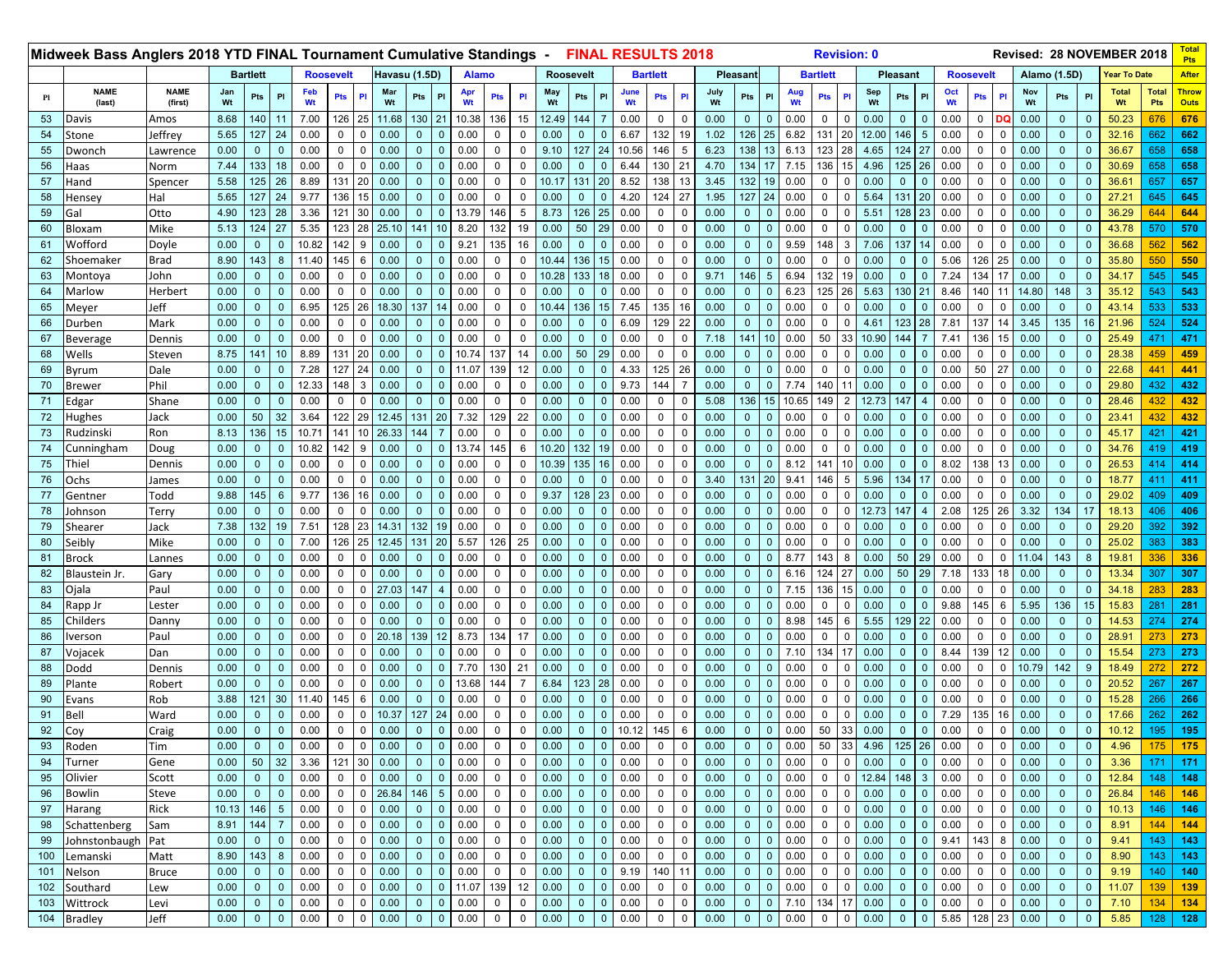|             | Midweek Bass Anglers 2018 YTD FINAL Tournament Cumulative Standings - FINAL RESULTS 2018                                                                  |                        |                 |                      |                |                                                       |                  |                |                |                |                |                  |                |                |                                                             |                  |                |               |                 |              |                                                | <b>Revision: 0</b> |                |                |                 |              |                 |                |              |                 |                  |              | Revised: 28 NOVEMBER 2018                  |                     | <b>Total</b><br>Pts     |                      |                     |                                |
|-------------|-----------------------------------------------------------------------------------------------------------------------------------------------------------|------------------------|-----------------|----------------------|----------------|-------------------------------------------------------|------------------|----------------|----------------|----------------|----------------|------------------|----------------|----------------|-------------------------------------------------------------|------------------|----------------|---------------|-----------------|--------------|------------------------------------------------|--------------------|----------------|----------------|-----------------|--------------|-----------------|----------------|--------------|-----------------|------------------|--------------|--------------------------------------------|---------------------|-------------------------|----------------------|---------------------|--------------------------------|
|             |                                                                                                                                                           |                        |                 | <b>Bartlett</b>      |                |                                                       | <b>Roosevelt</b> |                | Havasu (1.5D)  |                |                | <b>Alamo</b>     |                |                |                                                             | <b>Roosevelt</b> |                |               | <b>Bartlett</b> |              |                                                | Pleasant           |                |                | <b>Bartlett</b> |              |                 | Pleasant       |              |                 | <b>Roosevelt</b> |              |                                            | <b>Alamo (1.5D)</b> |                         | <b>Year To Date</b>  |                     | <b>After</b>                   |
| Pl          | <b>NAME</b><br>(last)                                                                                                                                     | <b>NAME</b><br>(first) | Jan<br>Wt       | Pts                  | PI             | Feb<br>Wt                                             | <b>Pts</b>       | PI             | Mar<br>Wt      | Pts            | PI             | Apr<br><b>Wt</b> | <b>Pts</b>     | P              | May<br>Wt                                                   | Pts              | PI             | June<br>Wt    | Pts             | PI           | July<br>Wt                                     | Pts                | PI             | Aug<br>Wt      | <b>Pts</b>      | PI           | Sep<br>Wt       | Pts            | P            | Oct<br>Wt       | Pts              | PI           | Nov<br>Wt                                  | Pts                 | P                       | <b>Total</b><br>Wt   | <b>Total</b><br>Pts | <b>Throw</b><br><b>Outs</b>    |
| 105         | Reichard                                                                                                                                                  | John                   | 0.00            | $\mathbf{0}$         | $\mathbf{0}$   | 0.00                                                  | 0                | $\overline{0}$ | 0.00           | $\mathbf{0}$   | $\overline{0}$ | 4.81             | 124 27         |                | 0.00                                                        | $\overline{0}$   | $\overline{0}$ | 0.00          | $\mathbf 0$     | $\mathbf 0$  | 0.00                                           | $\overline{0}$     | $\overline{0}$ | 0.00           | $\mathbf 0$     | $\mathbf 0$  | 0.00            | $\mathbf{0}$   | $\mathbf 0$  | 0.00            | $\mathbf 0$      | $\mathbf 0$  | 0.00                                       | $\mathbf{0}$        | $\overline{\mathbf{0}}$ | 4.81                 | 124                 | 124                            |
| 106         | Grisham                                                                                                                                                   | Mike                   | 0.00            | 50                   | 32             | 0.00                                                  | $0-1$            | $\mathbf 0$    | 0.00           | $\mathbf{0}$   | $\mathbf{0}$   | 0.00             | 0              | $\Omega$       | 0.00                                                        | $\mathbf{0}$     | $\mathbf{0}$   | 0.00          | 0               | $\Omega$     | 0.00                                           | $\overline{0}$     | $\overline{0}$ | 0.00           | $\mathbf{0}$    | $\mathbf 0$  | 0.00            | $\mathbf{0}$   | $\mathbf{0}$ | 0.00            | $\mathbf 0$      | $\mathbf 0$  | 0.00                                       | $\mathbf{0}$        | $\Omega$                | 0.00                 | 50                  | 50                             |
| 107         | Allen                                                                                                                                                     | <b>Wayne</b>           | 0.00            | $\overline{0}$       | $\overline{0}$ | 0.00                                                  | $0-1$            | $\overline{0}$ | 0.00           | $\mathbf{0}$   | $\overline{0}$ | 0.00             | $\mathbf{0}$   | $\overline{0}$ | 0.00                                                        | $\overline{0}$   | $\overline{0}$ | 0.00          | $\mathbf{0}$    | $\mathbf{0}$ | 0.00                                           | $\overline{0}$     | $\overline{0}$ | 0.00           | $\overline{0}$  | $\mathbf{0}$ | 0.00            | $\overline{0}$ | $\mathbf{0}$ | 0.00            | $\mathbf{0}$     | $\mathbf 0$  | 0.00                                       | $\overline{0}$      | $\mathbf{0}$            | 0.00                 | $\mathbf{0}$        | $\mathbf{0}$                   |
| 108         | <b>Bates</b>                                                                                                                                              | <b>Kurt</b>            | 0.00            | $\mathbf{0}$         | $\mathbf{0}$   | 0.00                                                  | $0-1$            | $\overline{0}$ | 0.00           | $\overline{0}$ | $\overline{0}$ | 0.00             | $\overline{0}$ | $\Omega$       | 0.00                                                        | $\overline{0}$   | $\overline{0}$ | 0.00          | $\mathbf{0}$    | $\Omega$     | 0.00                                           | $\mathbf{0}$       | $\mathbf{0}$   | 0.00           | $\mathbf{0}$    | $\mathbf{0}$ | 0.00            | $\mathbf{0}$   | $\mathbf{0}$ | 0.00            | $\Omega$         | $\mathbf{0}$ | 0.00                                       | $\overline{0}$      |                         | 0.00                 | $\overline{0}$      | $\mathbf{0}$                   |
| 109         | <b>Boehm</b>                                                                                                                                              | <b>Ricky</b>           | 0.00            | $\mathbf{0}$         | $\mathbf{0}$   | 0.00                                                  |                  | $0$ 0          | 0.00           | $\overline{0}$ | $\overline{0}$ | 0.00             | $\overline{0}$ | $\Omega$       | 0.00                                                        | $\mathbf{0}$     | $\overline{0}$ | 0.00          | $\mathbf{0}$    | $\Omega$     | 0.00                                           | $\overline{0}$     | $\Omega$       | 0.00           | $\mathbf{0}$    | $\mathbf{0}$ | 0.00            | $\mathbf{0}$   | $\Omega$     | 0.00            | $\mathbf{0}$     | $\mathbf{0}$ | 0.00                                       | $\mathbf{0}$        | $\Omega$                | 0.00                 | $\mathbf{0}$        | $\mathbf{0}$                   |
| 110         | <b>Holloway</b>                                                                                                                                           | <b>Mike</b>            | 0.00            | $\mathbf{0}$         | $\mathbf{0}$   | 0.00                                                  | 0                | $\overline{0}$ | 0.00           | $\overline{0}$ | $\overline{0}$ | 0.00             | $\overline{0}$ | $\mathbf{0}$   | 0.00                                                        | $\overline{0}$   | $\overline{0}$ | 0.00          | $\mathbf{0}$    | $\mathbf{0}$ | 0.00                                           | $\overline{0}$     | $\mathbf{0}$   | 0.00           | $\overline{0}$  | $\mathbf{0}$ | 0.00            | $\overline{0}$ | $\mathbf{0}$ | 0.00            | $\mathbf{0}$     | $\mathbf{0}$ | 0.00                                       | $\overline{0}$      | $\mathbf{0}$            | 0.00                 | $\overline{0}$      | $\mathbf{0}$                   |
| 111         | Hutchinson                                                                                                                                                | Cody                   | 0.00            | $\mathbf{0}$         | $\Omega$       | 0.00                                                  | $\mathbf{0}$     | $\mathbf{0}$   | 0.00           | $\mathbf{0}$   | $\overline{0}$ | 0.00             |                |                | 0.00                                                        | $\mathbf{0}$     | $\overline{0}$ | 0.00          | $\mathbf{0}$    |              | 0.00                                           | $\mathbf{0}$       |                | 0.00           | $\mathbf{0}$    | $\mathbf{0}$ | 0.00            | $\mathbf{0}$   | $\Omega$     | 0.00            |                  | $\mathbf{0}$ | 0.00                                       | $\mathbf{0}$        |                         | 0.00                 | $\mathbf{0}$        | $\mathbf{0}$                   |
| 112         | Modzelewski                                                                                                                                               | Ernest                 | 0.00            | $\mathbf{0}$         | $\mathbf{0}$   | 0.00                                                  |                  | $0$   0        | 0.00           | $\overline{0}$ | $\overline{0}$ | 0.00             | $\overline{0}$ | $\overline{0}$ | 0.00                                                        | $\overline{0}$   | $\overline{0}$ | 0.00          | $\mathbf{0}$    | $\mathbf{0}$ | 0.00                                           | $\overline{0}$     |                | $0 \ 0.00$     | $\mathbf{0}$    | $\mathbf{0}$ | 0.00            | $\overline{0}$ | $\mathbf{0}$ | 0.00            | $\mathbf{0}$     | $\mathbf{0}$ | 0.00                                       | $\overline{0}$      | $\Omega$                | 0.00                 | $\overline{0}$      | $\mathbf{0}$                   |
| 113         | Ryan                                                                                                                                                      | Jason                  | 0.00            | $\mathbf{0}$         | $\mathbf{0}$   | 0.00                                                  | 0                | $\overline{0}$ | 0.00           | $\overline{0}$ | $\overline{0}$ | 0.00             | $\mathbf{0}$   | $\mathbf{0}$   | 0.00                                                        | $\overline{0}$   | $\overline{0}$ | 0.00          | $\mathbf{0}$    | $\mathbf{0}$ | 0.00                                           | $\overline{0}$     | $\mathbf{0}$   | 0.00           | $\overline{0}$  | $\mathbf{0}$ | 0.00            | $\mathbf{0}$   | $\mathbf{0}$ | 0.00            | $\mathbf{0}$     | $\mathbf{0}$ | 0.00                                       | $\overline{0}$      | $\mathbf{0}$            | 0.00                 | $\overline{0}$      | $\mathbf{0}$                   |
| 114         | Simer                                                                                                                                                     | <b>Steve</b>           | 0.00            | $\mathbf{0}$         | $\mathbf{0}$   | 0.00                                                  | $\mathbf{0}$     | $\mathbf{0}$   | 0.00           | $\mathbf{0}$   | $\overline{0}$ | 0.00             | $\Omega$       |                | 0.00                                                        | $\mathbf{0}$     | $\overline{0}$ | 0.00          | $\mathbf{0}$    |              | 0.00                                           | $\mathbf{0}$       | $\Omega$       | 0.00           | $\mathbf{0}$    | $\mathbf{0}$ | 0.00            | $\mathbf{0}$   | $\mathbf{0}$ | 0.00            |                  | $\mathbf{0}$ | 0.00                                       | $\overline{0}$      |                         | 0.00                 | $\mathbf{0}$        | $\mathbf{0}$                   |
| 115         | Simpson                                                                                                                                                   | <b>Terry</b>           | 0.00            | $\overline{0}$       | $\mathbf{0}$   | 0.00                                                  | 0                | $\overline{0}$ | 0.00           | $\overline{0}$ | $\mathbf{0}$   | 0.00             | 0              | $\mathbf{0}$   | 0.00                                                        | $\overline{0}$   | $\mathbf{0}$   | 0.00          | $\mathbf{0}$    |              | 0.00                                           | $\mathbf{0}$       |                | 0.00           | $\overline{0}$  | $\mathbf{0}$ | 0.00            | $\mathbf{0}$   | $\mathbf{0}$ | 0.00            | $\mathbf{0}$     | $\mathbf{0}$ | 0.00                                       | $\overline{0}$      |                         | 0.00                 | $\mathbf{0}$        | $\mathbf{0}$                   |
|             | 116 Wiley                                                                                                                                                 | Larry                  | 0.00            | $\mathbf{0}$         | $\mathbf{0}$   | 0.00                                                  | $\mathbf{0}$     | $\overline{0}$ | 0.00           | $\overline{0}$ | $\overline{0}$ | 0.00             | $\mathbf{0}$   | $\mathbf{0}$   | 0.00                                                        | $\mathbf{0}$     | $\overline{0}$ | 0.00          | $\mathbf{0}$    | $\mathbf{0}$ | 0.00                                           | $\overline{0}$     | $\overline{0}$ | 0.00           | $\mathbf{0}$    | $\mathbf{0}$ | 0.00            | $\mathbf{0}$   | $\mathbf{0}$ | 0.00            | $\mathbf{0}$     | $\mathbf{0}$ | 0.00                                       | $\mathbf{0}$        | 0                       | 0.00                 | $\mathbf{0}$        | $\mathbf{0}$                   |
|             |                                                                                                                                                           | <b>TOTALS</b>          | 236.05          |                      |                | 283.18                                                |                  |                | 507.41         |                |                | 274.17           |                |                | 306.80                                                      |                  |                | 219.69        |                 |              | 152.57                                         |                    |                | 232.69         |                 |              | 224.03          |                |              | 210.31          |                  |              | 176.22                                     |                     |                         |                      |                     |                                |
|             | *EOY ties broken first by Total Points w/o Throwouts. If still a tie, then will be broken by Total Weight for year. Throwouts kick-in with October Event. |                        |                 |                      |                |                                                       |                  |                |                |                |                |                  |                |                |                                                             |                  |                |               |                 |              |                                                |                    |                |                |                 |              |                 |                |              |                 |                  |              | <b>GOLD IN TOTALS ROW FOR 2 DAY EVENTS</b> |                     |                         |                      |                     |                                |
|             | 2018 % of Mbrs Fishing<br># Fished / # Monthly Mbrs                                                                                                       |                        | 75%<br>64 / 85  |                      |                | 68%<br>61/90                                          |                  |                | 53%<br>50 / 94 |                |                | 56%<br>54 / 96   |                |                | 58%<br>57 / 98                                              |                  |                | 52%<br>53/101 |                 |              | 47%<br>50 / 106                                |                    |                | 61%<br>68/110  |                 |              | 50%<br>57 / 113 |                |              | 48%<br>56 / 116 |                  |              | 33%<br>39 / 116                            |                     |                         | Boater Catgy Gold    |                     | <b>Present Category Status</b> |
| 2018        | <b>LUNKER OF MONTH</b>                                                                                                                                    |                        | <b>DAVIS</b>    |                      |                | <b>RIDGWAY</b>                                        |                  |                | <b>BROWN</b>   |                |                | <b>RIDGWAY</b>   |                |                | <b>MASON</b>                                                |                  |                | <b>ROOT</b>   |                 |              | <b>PANAITESCU</b>                              |                    |                | <b>PRATHER</b> |                 |              | <b>ASKAM</b>    |                |              | <b>GRIMES</b>   |                  |              | <b>MARLOW</b>                              |                     |                         | CO Category          | <b>Blue</b>         |                                |
| <b>Tmts</b> |                                                                                                                                                           | LUNKER WEIGHT          | 4.03            |                      |                | 4.41                                                  |                  |                | 5.91           |                |                | 4.34             |                |                | 7.18                                                        |                  |                | 3.58          |                 |              | 3.86                                           |                    |                | 3.64           |                 |              | 4.37            |                |              | 4.53            |                  |              | 4.92                                       |                     |                         | No Category          | Pink                |                                |
|             | Avg Wt per fish caught                                                                                                                                    |                        | 1.59            |                      |                | 1.90                                                  |                  |                | 2.70           |                |                | 2.10             |                |                | 2.22                                                        |                  |                | 1.62          |                 |              | 1.43                                           |                    |                | 1.49           |                 |              | 1.69            |                |              | 1.65            |                  |              | 1.35                                       |                     |                         |                      | Gray                |                                |
|             | Avg Wt per person fishing                                                                                                                                 |                        | 3.69            |                      |                | 4.64                                                  |                  |                | 10.15          |                |                | 5.25             |                |                | 5.38                                                        |                  |                | 4.14          |                 |              | 3.05                                           |                    |                | 3.48           |                 |              | 3.93            |                |              | 3.75            |                  |              | 4.51                                       |                     |                         | Non Membership Month |                     |                                |
|             | <b>STATISTICS OF INTEREST</b>                                                                                                                             |                        | Jan             |                      |                | Feb                                                   |                  |                | <b>Mar</b>     |                |                | Apr              |                |                | <b>May</b>                                                  |                  |                | Jun           |                 |              | Jul                                            |                    |                | Aug            |                 |              | <b>Sep</b>      |                |              | Oct             |                  |              | <b>Nov</b>                                 | <b>AVG # BOATS</b>  |                         |                      |                     |                                |
|             | <b>Monthly Tmx Boats 2006</b>                                                                                                                             |                        | 10 <sub>1</sub> |                      |                | 12 <sup>°</sup>                                       |                  |                | 12             |                |                | 14               |                |                | 10                                                          |                  |                | 9             |                 |              | 10                                             |                    |                | 10             |                 |              | 14              |                |              | 13              |                  |              | 15                                         | 11.73               |                         |                      |                     |                                |
|             | <b>Monthly Tmx Boats 2007</b>                                                                                                                             |                        | 15 <sub>1</sub> |                      |                | 14 <sup>°</sup>                                       |                  |                | 14             |                |                | 24               |                |                | 20                                                          |                  |                | 22            |                 |              | 21                                             |                    |                | $\overline{0}$ |                 |              | 14              |                |              | 18              |                  |              | 19                                         | 16.45               |                         |                      |                     |                                |
|             | <b>Monthly Tmx Boats 2008</b>                                                                                                                             |                        | 15              |                      |                | 20                                                    |                  |                | 20             |                |                | 22               |                |                | 22                                                          |                  |                | 17            |                 |              | 15                                             |                    |                | $\mathbf{0}$   |                 |              | 14              |                |              | 19              |                  |              | 15                                         | 16.27               |                         |                      |                     |                                |
|             | <b>Monthly Tmx Boats 2009</b>                                                                                                                             |                        | 17 <sub>2</sub> |                      |                | 19                                                    |                  |                | 19             |                |                | 22               |                |                | 23                                                          |                  |                | 22            |                 |              | 22                                             |                    |                | 20             |                 |              | 21              |                |              | 19              |                  |              | 22                                         | 20.55               |                         |                      |                     |                                |
|             | <b>Monthly Tmx Boats 2010</b>                                                                                                                             |                        | 22              |                      |                | 24                                                    |                  |                | 24             |                |                | 18               |                |                | 22                                                          |                  |                | 15            |                 |              | 13                                             |                    |                | 17             |                 |              | 13              |                |              | 19              |                  |              | 22                                         | 19.00               |                         |                      |                     |                                |
|             | <b>Monthly Tmx Boats 2011</b>                                                                                                                             |                        | 23              |                      |                | 22                                                    |                  |                | 22             |                |                | 22               |                |                | 27                                                          |                  |                | 17            |                 |              | 14                                             |                    |                | 18             |                 |              | 16              |                |              | 23              |                  |              | 21                                         | 20.45               |                         |                      |                     |                                |
|             | <b>Monthly Tmx Boats 2012</b>                                                                                                                             |                        | 27              |                      |                | 22                                                    |                  |                | 22             |                |                | 23               |                |                | 23                                                          |                  |                | 18            |                 |              | 18                                             |                    |                | 22             |                 |              | 24              |                |              | 20              |                  |              | 17                                         | 21.45               |                         |                      |                     |                                |
|             | <b>Monthly Tmx Boats 2013</b>                                                                                                                             |                        | 14              |                      |                | 21                                                    |                  |                | 21             |                |                | 18               |                |                | 21                                                          |                  |                | 13            |                 |              | 20                                             |                    |                | 19             |                 |              | 19              |                |              | 12              |                  |              | 20                                         | 18.00               |                         |                      |                     |                                |
|             | <b>Monthly Tmx Boats 2014</b>                                                                                                                             |                        | 26              |                      |                | 22                                                    |                  |                | 19             |                |                | 25               |                |                | 20                                                          |                  |                | 21            |                 |              | 26                                             |                    |                | 28             |                 |              | 19              |                |              | 21              |                  |              | 21                                         | 22.55               |                         |                      |                     |                                |
|             | <b>Monthly Tmx Boats 2015</b>                                                                                                                             |                        | 24              |                      |                | 30                                                    |                  |                | 20             |                |                | 25               |                |                | 26                                                          |                  |                | 25            |                 |              | 24                                             |                    |                | 28             |                 |              | 24              |                |              | 23              |                  |              | 28                                         | 25.18               |                         |                      |                     |                                |
|             | <b>Monthly Tmx Boats 2016</b>                                                                                                                             |                        | 29              |                      |                | 34                                                    |                  |                | 20             |                |                | 30               |                |                | 25                                                          |                  |                | 32            |                 |              | 29                                             |                    |                | 24             |                 |              | 27              |                |              | 27              |                  |              | 29                                         | 27.82               |                         |                      |                     |                                |
|             | <b>Monthly Tmx Boats 2017</b>                                                                                                                             |                        | 38              |                      |                | 32                                                    |                  |                | 24             |                |                | 32               |                |                | 28                                                          |                  |                | $\mathbf{0}$  |                 |              | 27                                             |                    |                | 28             |                 |              | 29              |                |              | 27              |                  |              | 19                                         | 25.82               |                         |                      |                     |                                |
|             | <b>Monthly Tmx Boats 2018</b>                                                                                                                             |                        | 33              |                      |                | 30                                                    |                  |                | 25             |                |                | 27               |                |                | 27                                                          |                  |                | 27            |                 |              | 25                                             |                    |                | 34             |                 |              | 29              |                |              | 28              |                  |              | 20                                         | 27.73               |                         |                      |                     |                                |
|             | History - End of Year Awards - Awards presented for the first time in 2006 at awards dinner on January 10, 2007                                           |                        |                 |                      |                |                                                       |                  |                |                |                |                |                  |                |                |                                                             |                  |                |               |                 |              |                                                |                    |                |                |                 |              |                 |                |              |                 |                  |              |                                            |                     |                         |                      |                     |                                |
| 2006        | <b>Angler of the Year</b>                                                                                                                                 |                        |                 | PI                   |                | <b>Boater of the Year</b>                             |                  |                |                |                |                |                  | PI.            |                | Non Boater of the Year                                      |                  |                |               |                 |              | <b>Lunker of the Year</b>                      |                    |                |                |                 |              |                 |                |              |                 |                  |              |                                            |                     |                         |                      |                     |                                |
|             | Terry Tassin ( Points 1322)                                                                                                                               |                        |                 | $\overline{1}$       |                | <b>Terry Tassin [Points 1322]</b>                     |                  |                |                |                |                |                  |                |                | Lionel Frailey (Pts 1312)                                   |                  |                |               | <b>WN</b>       |              | <b>Steve Plimley</b>                           |                    |                |                |                 |              |                 |                |              |                 |                  |              |                                            |                     |                         |                      |                     |                                |
|             | At Dinner on 10 Jan 2007                                                                                                                                  |                        |                 |                      |                |                                                       |                  |                |                |                |                |                  |                |                |                                                             |                  |                |               | Wt              |              | 6.80 lb                                        |                    |                |                |                 |              |                 |                |              |                 |                  |              |                                            |                     |                         |                      |                     |                                |
|             | <b>TOTAL ATTENDING: 44</b>                                                                                                                                |                        |                 |                      |                |                                                       |                  |                |                |                |                |                  |                |                |                                                             |                  |                |               | Lake            |              | Pleasant - April 2006                          |                    |                |                |                 |              |                 |                |              |                 |                  |              |                                            |                     |                         |                      |                     |                                |
|             |                                                                                                                                                           |                        |                 |                      |                |                                                       |                  |                |                |                |                |                  |                |                |                                                             |                  |                |               |                 |              |                                                |                    |                |                |                 |              |                 |                |              |                 |                  |              |                                            |                     |                         |                      |                     |                                |
| 2007        | <b>Angler of the Year</b>                                                                                                                                 |                        |                 | <b>PI</b>            |                | <b>Boater of the Year</b>                             |                  |                |                |                |                |                  |                |                | PI Non Boater of the Year                                   |                  |                |               |                 |              | <b>Lunker of the Year</b>                      |                    |                |                |                 |              |                 |                |              |                 |                  |              |                                            |                     |                         |                      |                     |                                |
|             | Terry Tassin (Points 1165)                                                                                                                                |                        |                 | $\overline{1}$       |                | Terry Tassin [Points 1165]                            |                  |                |                |                |                |                  |                |                | Tim Wood (Pts 1161)                                         |                  |                |               | <b>WN</b>       |              | <b>Tim Wood</b>                                |                    |                |                |                 |              |                 |                |              |                 |                  |              |                                            |                     |                         |                      |                     |                                |
|             | At Dinner on 9 Jan 2008                                                                                                                                   |                        |                 |                      |                |                                                       |                  |                |                |                |                |                  |                |                |                                                             |                  |                |               | Wt              |              | 6.90 lb                                        |                    |                |                |                 |              |                 |                |              |                 |                  |              |                                            |                     |                         |                      |                     |                                |
|             | <b>TOTAL ATTENDING: 56</b>                                                                                                                                |                        |                 |                      |                |                                                       |                  |                |                |                |                |                  |                |                |                                                             |                  |                |               | Lake            |              | Pleasant - July 2007                           |                    |                |                |                 |              |                 |                |              |                 |                  |              |                                            |                     |                         |                      |                     |                                |
|             |                                                                                                                                                           |                        |                 |                      |                |                                                       |                  |                |                |                |                |                  |                |                |                                                             |                  |                |               |                 |              |                                                |                    |                |                |                 |              |                 |                |              |                 |                  |              |                                            |                     |                         |                      |                     |                                |
| 2008        | <b>Angler of the Year</b>                                                                                                                                 |                        |                 | PI                   |                | <b>Boater of the Year</b>                             |                  |                |                |                |                |                  |                |                | PI Non Boater of the Year                                   |                  |                |               |                 |              | <b>Lunker of the Year</b>                      |                    |                |                |                 |              |                 |                |              |                 |                  |              |                                            |                     |                         |                      |                     |                                |
|             | Steve Cook (Points 1176)                                                                                                                                  |                        |                 | $\overline{1}$       |                | <b>Lew Southard [Points 1169]</b>                     |                  |                |                |                |                |                  |                |                | <b>Steve Cook [Points 1176]</b>                             |                  |                |               | WN              |              | <b>Lewis (Lew) Southard</b>                    |                    |                |                |                 |              |                 |                |              |                 |                  |              |                                            |                     |                         |                      |                     |                                |
|             | At Dinner on 14 Jan 2009                                                                                                                                  |                        |                 | $2^{\circ}$          |                | Mike Richter [Points 1160]                            |                  |                |                |                |                |                  | $\overline{2}$ |                | Charlie Ferrell [Pts 1151]                                  |                  |                |               | Wt              |              | 6.12 lb                                        |                    |                |                |                 |              |                 |                |              |                 |                  |              |                                            |                     |                         |                      |                     |                                |
|             | <b>TOTAL ATTENDING: 60</b>                                                                                                                                |                        |                 | $\mathbf{3}$         |                | Rick Brown [Points 1159]                              |                  |                |                |                |                |                  | 3 <sup>5</sup> |                | <b>Mark Durben [Pts1140]</b>                                |                  |                |               | Lake            |              | Alamo - April 2008                             |                    |                |                |                 |              |                 |                |              |                 |                  |              |                                            |                     |                         |                      |                     |                                |
| 2009        |                                                                                                                                                           |                        |                 |                      |                |                                                       |                  |                |                |                |                |                  |                |                |                                                             |                  |                |               |                 |              |                                                |                    |                |                |                 |              |                 |                |              |                 |                  |              |                                            |                     |                         |                      |                     |                                |
|             | Angler of the Year                                                                                                                                        |                        |                 | PI<br>$\overline{1}$ |                | <b>Boater of the Year</b><br>Rick Brown [Points 1313] |                  |                |                |                |                |                  |                |                | PI Non Boater of the Year<br><b>Howard Thomas [Pts1303]</b> |                  |                |               | <b>WN</b>       |              | <b>Lunker of the Year</b><br><b>Jamie Shaw</b> |                    |                |                |                 |              |                 |                |              |                 |                  |              |                                            |                     |                         |                      |                     |                                |
|             | Mike Richter (Points 1313)<br>At Dinner on 13 Jan 2010                                                                                                    |                        |                 |                      |                | 2 Lew Southard {Points 1303                           |                  |                |                |                |                |                  | $2^{\circ}$    |                | Sean Ballard [Pts 1287]                                     |                  |                |               |                 |              |                                                |                    |                |                |                 |              |                 |                |              |                 |                  |              |                                            |                     |                         |                      |                     |                                |
|             |                                                                                                                                                           |                        |                 |                      |                |                                                       |                  |                |                |                |                |                  |                |                |                                                             |                  |                |               | Wt              |              | 7.46 lb                                        |                    |                |                |                 |              |                 |                |              |                 |                  |              |                                            |                     |                         |                      |                     |                                |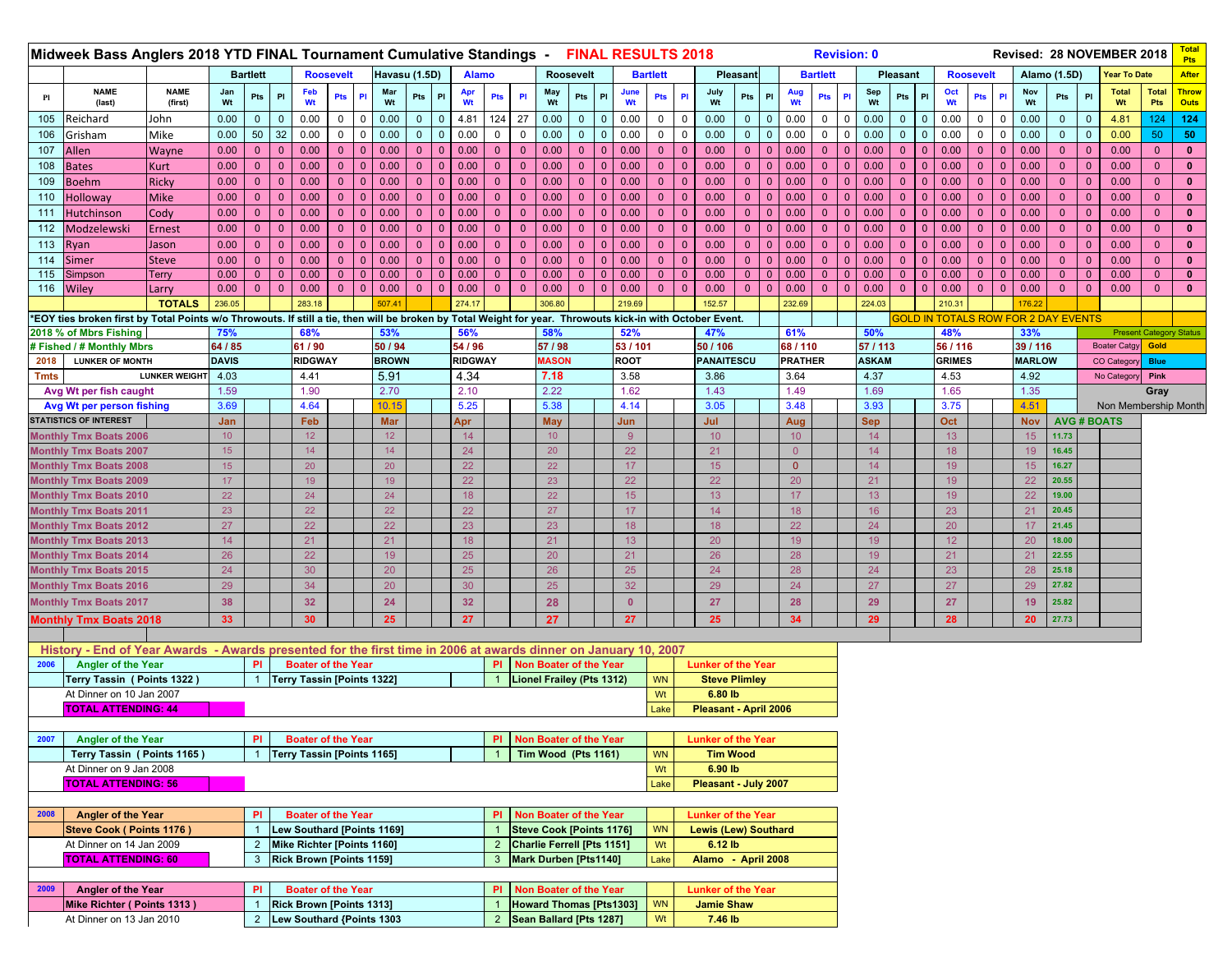|               | Midweek Bass Anglers 2018 YTD FINAL Tournament Cumulative Standings - FINAL RESULTS 2018<br>Revised: 28 NOVEMBER 2018<br><b>Revision: 0</b><br><b>Alamo</b> |                        |           |                |                                                            |                         |           |                |                                                    |           |            |                 |                           |                           | <b>Total</b><br><b>Pts</b> |     |                |                 |   |                  |           |                                              |    |                     |     |                            |
|---------------|-------------------------------------------------------------------------------------------------------------------------------------------------------------|------------------------|-----------|----------------|------------------------------------------------------------|-------------------------|-----------|----------------|----------------------------------------------------|-----------|------------|-----------------|---------------------------|---------------------------|----------------------------|-----|----------------|-----------------|---|------------------|-----------|----------------------------------------------|----|---------------------|-----|----------------------------|
|               | <b>Bartlett</b><br><b>Roosevelt</b><br>Havasu (1.5D)                                                                                                        |                        |           |                |                                                            |                         |           |                |                                                    | Roosevelt |            | <b>Bartlett</b> |                           | <b>Pleasant</b>           | <b>Bartlett</b>            |     |                | <b>Pleasant</b> |   | <b>Roosevelt</b> |           | Alamo (1.5D)                                 |    | <b>Year To Date</b> |     | <b>After</b>               |
| $\mathbf{Pl}$ | <b>NAME</b><br>(last)                                                                                                                                       | <b>NAME</b><br>(first) | Jan<br>Wt | Pts            | Feb<br>Wt<br>Pts<br>$\mathsf{PI}$<br>PI                    | Mar<br>Wt<br>$Pts$ $PI$ | Apr<br>Wt | Pts            | May<br>Wt<br>PI                                    | Pts<br>PI | June<br>Wt | Pts             | July<br>PI<br>Wt          | PI<br>Pts                 | Aug<br>Wt                  | Pts | Sep<br>Wt<br>P | Pts             | P | Oct<br>Wt        | Pts<br>PI | Nov<br>Pts<br>Wt                             | PI | <b>Total</b><br>Wt  | Pts | Total Throw<br><b>Outs</b> |
|               | <b>TOTAL ATTENDING: 80</b>                                                                                                                                  |                        |           |                | 3 Richie Rojas {Points 1289]                               |                         |           |                | 3 Pete Kirberg [Pts 1286]                          |           |            | Lake            | Pleasant - June 2009      |                           |                            |     |                |                 |   |                  |           |                                              |    |                     |     |                            |
|               |                                                                                                                                                             |                        |           |                |                                                            |                         |           |                |                                                    |           |            |                 |                           |                           |                            |     |                |                 |   |                  |           |                                              |    |                     |     |                            |
| 2010          | <b>Angler of the Year</b>                                                                                                                                   |                        |           | PI.            | <b>Boater of the Year</b>                                  |                         |           |                | PI Non Boater of the Year                          |           |            |                 |                           | <b>Lunker of the Year</b> |                            |     |                |                 |   |                  |           | <b>History of Angler of the Year Winners</b> |    |                     |     |                            |
|               | Daniel Elias (Points 1315)                                                                                                                                  |                        |           | $\overline{1}$ | Tony Medina [1314]                                         |                         |           | $\mathbf{1}$   | Butch Nessline [1311]                              |           |            | <b>WN</b>       | <b>Lou Hirlemann</b>      |                           |                            |     |                |                 |   | Year             |           | <b>Winner</b>                                |    |                     |     |                            |
|               | At Dinner on 12 Jan 2011                                                                                                                                    |                        |           |                | 2 Steve Cook [1310]                                        |                         |           |                | 2 Howard Thomas [1306]                             |           |            | Wt              | 5.57 lb                   |                           |                            |     |                |                 |   | 2005             |           | None in 1st Year.                            |    |                     |     |                            |
|               | <b>TOTAL ATTENDING: 87</b>                                                                                                                                  |                        |           |                | 3 Paul Cormany [1300]                                      |                         |           |                | 3 Gary Grimes [1296]                               |           |            | Lake            | Havasu - March 2010       |                           |                            |     |                |                 |   | 2006<br>2007     |           | <b>Terry Tassin</b><br><b>Terry Tassin</b>   |    |                     |     |                            |
| 2011          | <b>Angler of the Year</b>                                                                                                                                   |                        |           | PI.            | <b>Boater of the Year</b>                                  |                         |           |                | PI Non Boater of the Year                          |           |            |                 |                           | <b>Lunker of the Year</b> |                            |     |                |                 |   | 2008             |           | <b>Steve Cook</b>                            |    |                     |     |                            |
|               | Jeff Martineau (Points 1335)                                                                                                                                |                        |           |                | Daniel Elias [1308]                                        |                         |           |                | Ernie Arvizu [1310]                                |           |            | <b>WN</b>       | <b>Mark Poe</b>           |                           |                            |     |                |                 |   | 2009             |           | Mike Richter                                 |    |                     |     |                            |
|               | At Dinner on 11 Jan 2012                                                                                                                                    |                        |           | $\overline{2}$ | Jamie Shaw [1306]                                          |                         |           | 2 <sup>2</sup> | Mark Durben [1281]                                 |           |            | Wt              | 8.64 lb                   |                           |                            |     |                |                 |   | 2010             |           | <b>Daniel Elias</b>                          |    |                     |     |                            |
|               | <b>TOTAL ATTENDING: 82</b>                                                                                                                                  |                        |           | 3              | Paul Cormany [1289]                                        |                         |           | 3 <sup>1</sup> | <b>Richard Lapointe [1270]</b>                     |           |            | Lake            |                           | Apache - May 2011         |                            |     |                |                 |   | 2011             |           | Jeff Martineau                               |    |                     |     |                            |
|               |                                                                                                                                                             |                        |           |                |                                                            |                         |           |                |                                                    |           |            |                 |                           |                           |                            |     |                |                 |   | 2012             |           | Paul Cormany                                 |    |                     |     |                            |
| 2012          | <b>Angler of the Year</b>                                                                                                                                   |                        |           | <b>PI</b>      | <b>Boater of the Year</b>                                  |                         |           |                | PI Non Boater of the Year                          |           |            |                 |                           | Lunker of the Year        |                            |     |                |                 |   | 2013             |           | <b>Paul Cormany</b>                          |    |                     |     |                            |
|               | Paul Cormany (1324 Points)                                                                                                                                  |                        |           | $\overline{1}$ | Rick Brown [1315 Points]                                   |                         |           | $\mathbf{1}$   | Ken Buvala [1277 Pts ]                             |           |            | <b>WN</b>       | <b>Paul Cormany</b>       |                           |                            |     |                |                 |   | 2014             |           | ou Hirlemann                                 |    |                     |     |                            |
|               | At Dinner on 9 Jan 2013                                                                                                                                     |                        |           | $\overline{2}$ | Neil Burns [1314 Points]                                   |                         |           | 2 <sup>2</sup> | Sean Ballard [1271 Pts]                            |           |            | Wt              |                           | 11.34 lb                  |                            |     |                |                 |   | 2015             |           | <b>Rick Brown</b>                            |    |                     |     |                            |
|               | <b>TOTAL ATTENDING: 70</b>                                                                                                                                  |                        |           | 3              | Tony Medina [1298 Points]                                  |                         |           | 3 <sup>1</sup> | John Milkint [1269 Pts]                            |           |            | Lake            | Roosevelt - February 2012 |                           |                            |     |                |                 |   | 2016             |           | <b>Rick Brown</b>                            |    |                     |     |                            |
|               |                                                                                                                                                             |                        |           |                |                                                            |                         |           |                |                                                    |           |            |                 |                           |                           |                            |     |                |                 |   | 2017             |           | <b>Clinton Bell</b>                          |    |                     |     |                            |
| 2013          | <b>Angler of the Year</b>                                                                                                                                   |                        |           | PI.            | <b>Boater of the Year</b>                                  |                         |           |                | PI Co-Angler of the Year                           |           |            |                 | <b>Lunker of the Year</b> |                           |                            |     |                |                 |   | 2018             |           | Jeff Mason                                   |    |                     |     |                            |
|               | Paul Cormany (1322 Points                                                                                                                                   |                        |           | $\mathbf{1}$   | Jerry Askam [1311]                                         |                         |           | $\mathbf{1}$   | Gary Martlage [1304]                               |           |            | <b>WN</b>       |                           | <b>Jeff Mabry</b>         |                            |     |                |                 |   | 2019             |           |                                              |    |                     |     |                            |
|               | At Dinner on 8 Jan 2014                                                                                                                                     |                        |           | $2^{\circ}$    | Mike Edgar [1295]                                          |                         |           | 2 <sup>1</sup> | Mark Royal [1294]                                  |           |            | Wt              |                           | 8.34 lb                   |                            |     |                |                 |   | 2020             |           |                                              |    |                     |     |                            |
|               | <b>TOTAL ATTENDING: 73</b>                                                                                                                                  |                        |           | 3 <sup>5</sup> | Jeff Mason [1294]                                          |                         |           | 3 <sup>1</sup> | John Milkint [1287]                                |           |            | Lake            |                           | Apache - May 2013         |                            |     |                |                 |   | 2021             |           |                                              |    |                     |     |                            |
|               |                                                                                                                                                             |                        |           |                |                                                            |                         |           |                |                                                    |           |            |                 |                           |                           |                            |     |                |                 |   |                  |           |                                              |    |                     |     |                            |
| 2014          | <b>Angler of the Year</b>                                                                                                                                   |                        |           | PI.            | <b>Boater of the Year</b>                                  |                         |           |                | PI Co-Angler of the Year                           |           |            |                 |                           | Lunker of the Year        |                            |     |                |                 |   |                  |           |                                              |    |                     |     |                            |
|               | Lou Hirlemann (1323 Points)                                                                                                                                 |                        |           | $\overline{1}$ | Gary Martlage [1315 Points]                                |                         |           | $\mathbf{1}$   | Sean Ballard [1297 Pts]                            |           |            | <b>WN</b>       | <b>Jim Buchanan</b>       |                           |                            |     |                |                 |   |                  |           |                                              |    |                     |     |                            |
|               | At Dinner on 14 Jan 2015                                                                                                                                    |                        |           |                | 2 Gary Grimes [1314 Points]                                |                         |           | 2 <sup>2</sup> | Mark Royal [1292 Pts]                              |           |            | Wt              | 7.82 lb                   |                           |                            |     |                |                 |   |                  |           |                                              |    |                     |     |                            |
|               | <b>TOTAL ATTENDING: 75</b>                                                                                                                                  |                        |           | $\mathbf{3}$   | Richie Rojas [1273 Points]                                 |                         |           |                | 3 Tom Savage [1264 Pts ]                           |           |            | Lake            | Saguaro - June 2014       |                           |                            |     |                |                 |   |                  |           |                                              |    |                     |     |                            |
|               |                                                                                                                                                             |                        |           |                |                                                            |                         |           |                |                                                    |           |            |                 |                           |                           |                            |     |                |                 |   |                  |           |                                              |    |                     |     |                            |
| 2015          | <b>Angler of the Year</b>                                                                                                                                   |                        |           | PI.            | <b>Boater of the Year</b>                                  |                         |           |                | PI Co-Angler of the Year                           |           |            | <b>WN</b>       |                           | <b>Lunker of the Year</b> |                            |     |                |                 |   |                  |           |                                              |    |                     |     |                            |
|               | Rick Brown (1324 Points)<br>At Dinner on 13 Jan 2016                                                                                                        |                        |           | $2^{\circ}$    | Gary Martlage [1298 Points ]<br>Richie Rojas [1296 Points] |                         |           | 2 <sup>2</sup> | Chuck Golden [1286 Pts]<br>Jim Buchanan [1284 Pts] |           |            | Wt              | 9.16 lb                   | <b>Rick Brown</b>         |                            |     |                |                 |   |                  |           |                                              |    |                     |     |                            |
|               | <b>TOTAL ATTENDING: 92</b>                                                                                                                                  |                        |           | 3              | Bryan Steele [1284 Points ]                                |                         |           |                | Tom Savage [1271 Pts]                              |           |            | Lake            |                           |                           |                            |     |                |                 |   |                  |           |                                              |    |                     |     |                            |
|               |                                                                                                                                                             |                        |           |                |                                                            |                         |           |                |                                                    |           |            |                 |                           | Saguaro - June 2015       |                            |     |                |                 |   |                  |           |                                              |    |                     |     |                            |
| 2016          | <b>Angler of the Year</b>                                                                                                                                   |                        |           | <b>PI</b>      | <b>Boater of the Year</b>                                  |                         |           |                | PI Co-Angler of the Year                           |           |            |                 |                           | Lunker of the Year        |                            |     |                |                 |   |                  |           |                                              |    |                     |     |                            |
|               | Rick Brown (1315 Points)                                                                                                                                    |                        |           | $\overline{1}$ | Gary Martlage [1310 Points ]                               |                         |           | $\mathbf{1}$   | Tom Savage [1274 Pts]                              |           |            | <b>WN</b>       | <b>Jim Buchanan</b>       |                           |                            |     |                |                 |   |                  |           |                                              |    |                     |     |                            |
|               | At Dinner on 14 Jan 2017                                                                                                                                    |                        |           | $2^{\circ}$    | Sean Ballard [1298 Points]                                 |                         |           | 2 <sup>2</sup> | Tom Atherton [1273 Pts]                            |           |            | Wt              | 7.82 lb                   |                           |                            |     |                |                 |   |                  |           |                                              |    |                     |     |                            |
|               | <b>TOTAL ATTENDING: 90</b>                                                                                                                                  |                        |           | 3              | Jeff Mason [1288 Points]                                   |                         |           | 3              | Spencer Hand [1268 Pts]                            |           |            | Lake            | Saguaro - June 2014       |                           |                            |     |                |                 |   |                  |           |                                              |    |                     |     |                            |
|               |                                                                                                                                                             |                        |           |                |                                                            |                         |           |                |                                                    |           |            |                 |                           |                           |                            |     |                |                 |   |                  |           |                                              |    |                     |     |                            |
| 2017          | <b>Angler of the Year</b>                                                                                                                                   |                        |           | PI             | <b>Boater of the Year</b>                                  |                         |           |                | PI Co-Angler of the Year                           |           |            |                 |                           | <b>Lunker of the Year</b> |                            |     |                |                 |   |                  |           |                                              |    |                     |     |                            |
|               | Clinton Bell (1166 Points)                                                                                                                                  |                        |           |                | Sean Balard [1158 Points]                                  |                         |           | 1              | Paul Ojala [1151 Pts]                              |           |            | <b>WN</b>       |                           | <b>Tony Medina</b>        |                            |     |                |                 |   |                  |           |                                              |    |                     |     |                            |
|               | At Dinner on 12 Jan 2018                                                                                                                                    |                        |           |                | 2 Gary Grimes [1152 Points ]                               |                         |           | 2 <sup>2</sup> | Tom Atherton [1146 Pts]                            |           |            | Wt              |                           | $9.60$ lb                 |                            |     |                |                 |   |                  |           |                                              |    |                     |     |                            |
|               | <b>TOTAL ATTENDING: 87</b>                                                                                                                                  |                        |           | 3              | David Baca [1133 Points ]                                  |                         |           | 3              | Howard Thomas [1119 Pts Lake                       |           |            |                 |                           | Saguaro - April 2017      |                            |     |                |                 |   |                  |           |                                              |    |                     |     |                            |
|               |                                                                                                                                                             |                        |           |                |                                                            |                         |           |                |                                                    |           |            |                 |                           |                           |                            |     |                |                 |   |                  |           |                                              |    |                     |     |                            |
| 2018          | Angler of the Year                                                                                                                                          |                        |           | <b>PI</b>      | <b>Boater of the Year</b>                                  |                         |           |                | PI Co-Angler of the Year                           |           |            |                 |                           | <b>Lunker of the Year</b> |                            |     |                |                 |   |                  |           |                                              |    |                     |     |                            |
|               | Jeff Mason (1311 Points)                                                                                                                                    |                        |           | $\overline{1}$ | Roger Root [1299 Points ]                                  |                         |           |                | Rick Brown [1302 Pts]                              |           |            | <b>WN</b>       | <b>Jeff Mason</b>         |                           |                            |     |                |                 |   |                  |           |                                              |    |                     |     |                            |
|               | At Dinner on 11 Jan 2019                                                                                                                                    |                        |           | $\overline{2}$ | Vern Ridgway [1296 Points]                                 |                         |           | 2 <sup>2</sup> | <b>Warren Brackey [1291 Pts]</b>                   |           |            | Wt              | 7.18 lb                   |                           |                            |     |                |                 |   |                  |           |                                              |    |                     |     |                            |
|               | <b>TOTAL ATTENDING: ??</b>                                                                                                                                  |                        |           | 3              | Richie Rojas [1288 Points]                                 |                         |           |                | 3   Tom Atherton [1285 Pts]                        |           |            | Lake            | Roosevelt - May 2018      |                           |                            |     |                |                 |   |                  |           |                                              |    |                     |     |                            |